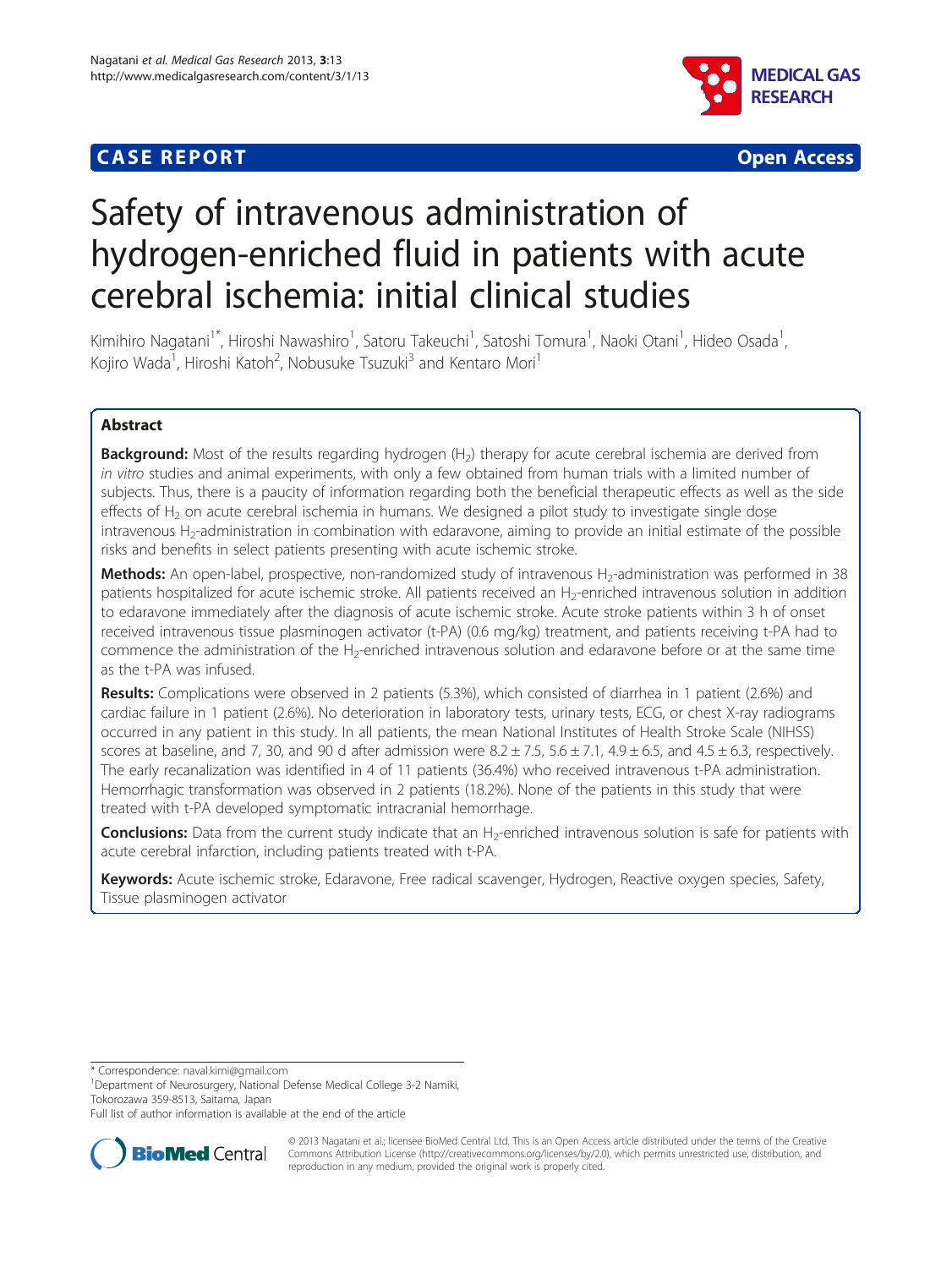## Background

Reactive oxygen species (ROS) have been implicated in brain injury after ischemic stroke [[1](#page-5-0)]. The dominant ROS (hydroxyl radicals and peroxynitrite) indiscriminately react with nucleic acids, lipids, and proteins, resulting in DNA fragmentation, lipid peroxidation, and protein inactivation [[2\]](#page-5-0). Among the ROS, hydroxyl radicals and peroxynitrite appear to play a critical role in tissue injury via reactions with nucleic acids, lipids, and proteins [\[3\]](#page-6-0). The human body has no endogenous detoxification system for hydroxyl radicals and peroxynitrite [[3](#page-6-0)].

Recently, Ohsawa et al. revealed that hydrogen  $(H_2)$  gas selectively scavenges hydroxyl radicals and peroxynitrite in vitro, thereby exerting a therapeutic antioxidant activity in a focal cerebral ischemia and reperfusion (I/R) rat model [[3\]](#page-6-0). They reported that  $H_2$  was more effective than edaravone, which was approved in Japan as an ROS scavenger for the treatment of cerebral infarction. Moreover, several studies claim that  $H_2$  mediates cellular protection thorough attenuation of production of these dominant ROS following acute cerebral ischemia [[4-6\]](#page-6-0). Most of the results regarding  $H_2$  therapy in acute cerebral ischemia come from in vitro studies and animal experiments, with only a few derived from human trials that involved a limited number of subjects [\[5,7\]](#page-6-0). Thus, more information is needed concerning the beneficial effects and side effects of  $H<sub>2</sub>$  as a treatment for acute cerebral ischemia in humans. For these reasons, we designed a pilot study in which single dose intravenous  $H_2$ -administration in combination with edaravone was given within 72 h after onset, aiming to provide an initial estimate of the possible risks and benefits in select patients presenting with acute ischemic stroke.

## **Methods**

#### Patients

An open-label, prospective, non-randomized study of intravenous  $H_2$ -administration was performed at 3 institutions in Japan (the National Defense Medical College, the Kuki General Hospital, and the Ken-o-Tokorozawa Hospital) from July 2011 through December 2012. The Clinical Research Ethics Committee of these institutions approved this study. Prior informed consent was obtained from all study participants or their relatives.

Patients were eligible for enrollment if they were 18 years or older and had a clinical diagnosis of acute ischemic stroke within 72 h of symptom onset. All patients underwent examination using computed tomography (CT) or magnetic resonance imaging (MRI) immediately after admission. A diagnosis of stroke was based on clinical findings. Baseline data (age, sex), conventional vascular risk factors (hypertension, diabetes mellitus, hyperlipidemia), and past history of smoking, atrial fibrillation, ischemic stroke and hemorrhagic stroke were recorded. Patients whose pertinent data could not be evaluated at the time of stroke onset were excluded from this study. Based on the location of the ischemic lesions, the patients were divided into 2 groups [\[8](#page-6-0)]. In Group I (GI) patients, the infarct was located in cortical regions within the cerebral hemisphere and involved the frontal, parietal, and temporal lobe or the occipital lobe and cerebellum. In Group II (GII) patients, the infarct involved basal ganglia regions in the anterior circulation (putamen, caudate head), corona radiate, or brain stem and thalamus. The stroke subtypes were defined according to the Trial of Org 10172 in Acute Stroke Treatment (TOAST) classification system [[9](#page-6-0)]. Of the 38 patients, 12 (31.6%) had cardioembolic infarcts, 14 (36.8%) had atherothrombotic infarcts, 11 (28.9%) had lacunar infarcts, and 1 (2.6%) had a stroke of undetermined etiology. The atherothrombotic infarct group included patients with clinical and imaging findings of either significant stenosis or occlusion of a major artery or branch of the cortical artery, due to atherosclerosis. The cardioembolic infarct group included patients with arterial occlusion due to an embolus arising from the heart. The lacunar infarction group included patients with one of the traditional clinical lacunar syndromes and no evidence of cerebral cortical dysfunction, and patients whose MRI did not show any lesions exceeding 1.5 cm in diameter.

#### Treatment

There was no control group in this study. All patients received intravenous  $H_2$ -enriched glucose-electrolyte solution in addition to edaravone immediately after the diagnosis of acute ischemic stroke. For all patients, intravenous edaravone (a 30 mg Edaravone Kit) was given twice a day (every 12 h), and  $H_2$ -enriched intravenous solutions (200 ml) were added at the speed of 200 ml/h twice a day (every 12 h). All patients received appropriate routine stroke care. Acute stroke patients within 3 h of onset received intravenous t-PA treatment (0.6 mg/kg), and those patients receiving t-PA had to commence the administration of  $H_2$ -enriched intravenous solution and edaravone before or at the same time that the t-PA was infused.

Production of an  $H_2$ -enriched glucose-electrolyte solution

An  $H_2$ -enriched glucose-electrolyte solution was produced using a non-destructive hydrogen adding apparatus (Miz Co., Fujisawa, Japan; Patent No.4486157, Patent Gazette of Japan 2010) as has been reported elsewhere [[10\]](#page-6-0). Bags of glucose-electrolyte solution (Soldem 1, 200 ml/bag, Terumo, Tokyo, Japan) were immersed, without opening or altering the bag, in a water tank in which water is electrolyzed periodically to produce water with hydrogen concentrations of up to 1.6 ppm. The concentration of hydrogen in the bag reached saturation, increasing to more than 1.0 ppm because of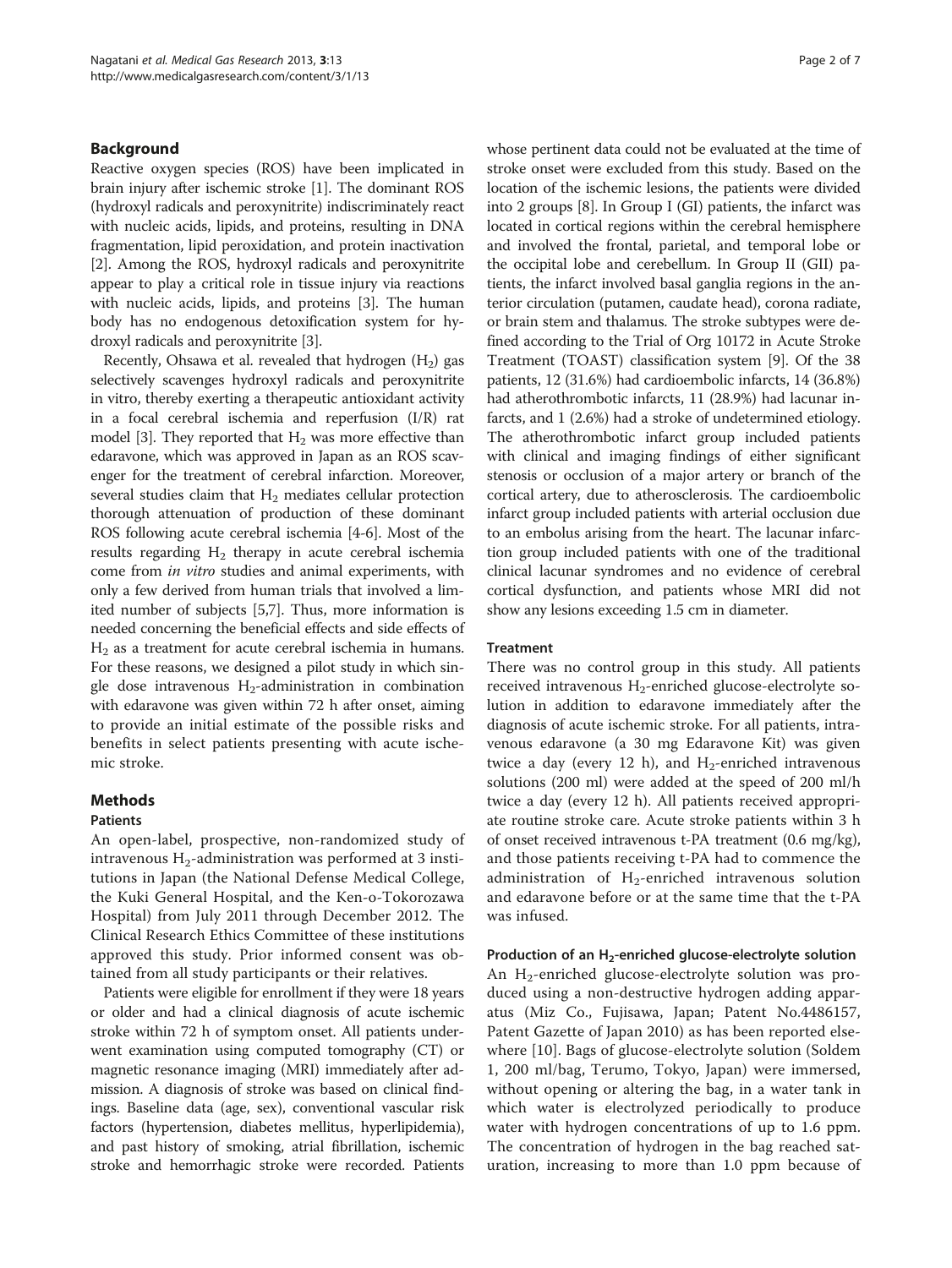|                                                                       | <b>Total</b>                     | Group I          | <b>Group II</b>  |  |
|-----------------------------------------------------------------------|----------------------------------|------------------|------------------|--|
|                                                                       | $n = 38$                         | $n = 27$         | $n = 11$         |  |
| Male gender, n (%)                                                    | 27(71)                           | 19 (70)          | 8(73)            |  |
| Age, years                                                            | $69.4 \pm 10.7$                  | $70.9 \pm 11.2$  | $65.5 \pm 7.9$   |  |
| Past history, n (%)                                                   |                                  |                  |                  |  |
| Hypertension                                                          | 25 (66)                          | 19 (70)          | 6(55)            |  |
| Diabetes mellitus                                                     | 16 (42)                          | 9(33)            | 7(64)            |  |
| Hyperlipidemia                                                        | 7(18)                            | 4(15)            | 3(27)            |  |
| Smoking                                                               | 8(21)                            | 4(15)            | 3(27)            |  |
| Atrial fibrillation                                                   | 11 (29)                          | 11(41)           | 0(0)             |  |
| Ischemic stroke                                                       | 11(29)                           | 9(33)            | 2(18)            |  |
| Intracerebral hemorrhage                                              | 2(5)                             | 1(4)             | 1(9)             |  |
| Subarachnoid hemorrhage                                               | 0(0)                             | 0(0)             | 0(0)             |  |
| Infarct side, n (%)                                                   |                                  |                  |                  |  |
| Right                                                                 | 20 (53)                          | 13 (48)          | 7(64)            |  |
| Left                                                                  | 18 (47)                          | 14 (52)          | 4 (36)           |  |
| Baseline NIHSS score, mean                                            | $8.2 \pm 7.5$                    | $10 \pm 8.2$     | $3.9 \pm 2.4$    |  |
| Interval from onset to<br>treatment with edaravone<br>and hydrogen, h | $16 \pm 18.1$                    | $14.9 \pm 18.7$  | $18.8 \pm 6.3$   |  |
| Duration of treatment with<br>edaravone and hydrogen, d               | $10.8 \pm 3.4$<br>$10.7 \pm 3.5$ |                  | $11.1 \pm 3$     |  |
| Laboratory data                                                       |                                  |                  |                  |  |
| HbA1C,%                                                               | $6.3 \pm 1.7$                    | 6 ± 1.4          | $7 \pm 2$        |  |
| BG, mg/dl                                                             | $145.2 \pm 58.2$                 | $134 \pm 48.9$   | $171.6 \pm 68.8$ |  |
| TG, mg/dl                                                             | $116.7 \pm 61.3$                 | $121 \pm 67.7$   | $107.8 \pm 43.7$ |  |
| TC, mg/dl                                                             | $194.3 \pm 43.4$                 | $186.6 \pm 38.3$ | $217.3 \pm 49.4$ |  |
| LDL, mg/dl                                                            | $114.3 \pm 33.7$                 | $109 \pm 25.7$   | $126.5 \pm 44.7$ |  |
| UA, mg/dl                                                             | $5.3 \pm 1.4$                    | $5.2 \pm 1.4$    | $5.6 \pm 0.9$    |  |
| PT-INR                                                                | $1.14 \pm 0.3$                   | $1.2 \pm 0.3$    | $1.1 \pm 0.06$   |  |
| APTT, seconds                                                         | $30.7 \pm 3.9$                   | $31 \pm 4.1$     | $30.1 \pm 3.2$   |  |
| Fibrinogen, mg/dl                                                     | $336.7 \pm 101.9$                | 333.6 ± 107.4    | $349 \pm 74.9$   |  |
| Hct (%)                                                               | $41.3 \pm 6.4$                   | $40.7 \pm 6.7$   | $42.8 \pm 5.3$   |  |

Table 1 Demographics and baseline characteristics of patients recruited for this study

BG, blood glucose; TG, triglyceride; TC, total cholesterol; LDL, low-density lipoprotein; UA, uric acid; PT-INR, prothrombin time-international normalized ratio; APTT, activated partial thromboplastin time; Hct, hematocrit.

diffusion through the wall of the bag. Additional information describing this process can be found at: [http://www.](http://www.e-miz.co.jp/english/technology.html#non_destructive) [e-miz.co.jp/english/technology.html#non\\_destructive](http://www.e-miz.co.jp/english/technology.html#non_destructive).

## Clinical diagnosis and evaluation

An NIHSS score was assigned upon admission to the hospital, and 7, 30, and 90 d after admission to evaluate neurological deficits. Patients were also evaluated using a modified Rankin scale (mRS) (7, 30, and 90 d after admission) and the Barthel Index (7, 30, and 90 d after

admission). Vital signs were recorded at enrollment and at specified times throughout the infusion and follow-up periods. Venous blood sampling for the malondialdehyde (MDA)-modified low-density lipoprotein (LDL) was taken as a serum-based indicator of oxidative stress [[11](#page-6-0)]. Other biochemical analyses, urine sampling, 12-lead electrocardiography (ECG), and plain chest X-rays were performed at the time of enrollment, and on the 7th day after admission, and were analyzed centrally.

Prior to administration of t-PA, 3D-CT angiography (3DCTA) or MR angiography (MRA) were performed to identify the occluded arteries. Follow-up 3DCTA or MRA was performed 24 h after t-PA treatment to identify the presence or absence of early recanalization in the occluded arteries. Recanalization was graded as complete, partial, or no recanalization according to a previous report [[12](#page-6-0)], as follows: 1) complete recanalization: reappearance of the entire occluded artery and the distal branches of vessels; 2) partial recanalization: restoration of part of the distal vessel supplied by the occluded artery; and 3) no recanalization: persistent occlusion. To assess any effect of  $H_2$  on hemorrhagic transformation after t-PA administration, brain imaging was repeated after 24 h in patients who were receiving concomitant treatment with t-PA. Symptomatic hemorrhagic transformation was defined as an increase of or more 4 points according to the NIHSS score that occurred within 24 h, and evidence of any blood on neuroimaging performed 24 h after treatment with t-PA.

## Statistical analysis

All data are presented as the mean ± SD. All analyses were performed using Student's t test for paired data. A value of P < 0.05 was considered statistically significant. The GraphPad Prism 4.0 software program (San Diego, CA, USA) was used for all statistical tests.

## Results

A total of 38 patients were enrolled in the study: 25 at the National Defense Medical College, 10 at the Kuki General Hospital, and 3 at the Ken-o-Tokorozawa Hospital. The demographics and baseline characteristics of the patients are provided in Table 1. They were 27 men and 11 women, ranging in age from 40 to 95 yr  $(69.4 \pm 10.7)$ . Of the 38 patients, 27 were GI patients and 11 were GII patients. The mean baseline NIHSS score in total, GI, and GII patients was  $8.2 \pm 7.5$ ,  $10 \pm 8.2$ , and  $3.9 \pm 2.4$ , respectively. The mean time (h) from onset of symptoms to initiation of treatment in total, GI, and GII patients was  $16 \pm 18.1$ ,  $14.9 \pm 18.7$ , and  $18.8 \pm 16.3$ , respectively. The mean duration (d) of treatment with edaravone and hydrogen in total, GI, and GII patients was  $10.8 \pm 3.4$ ,  $10.7 \pm 3.5$ , and  $11.1 \pm 3$ , respectively.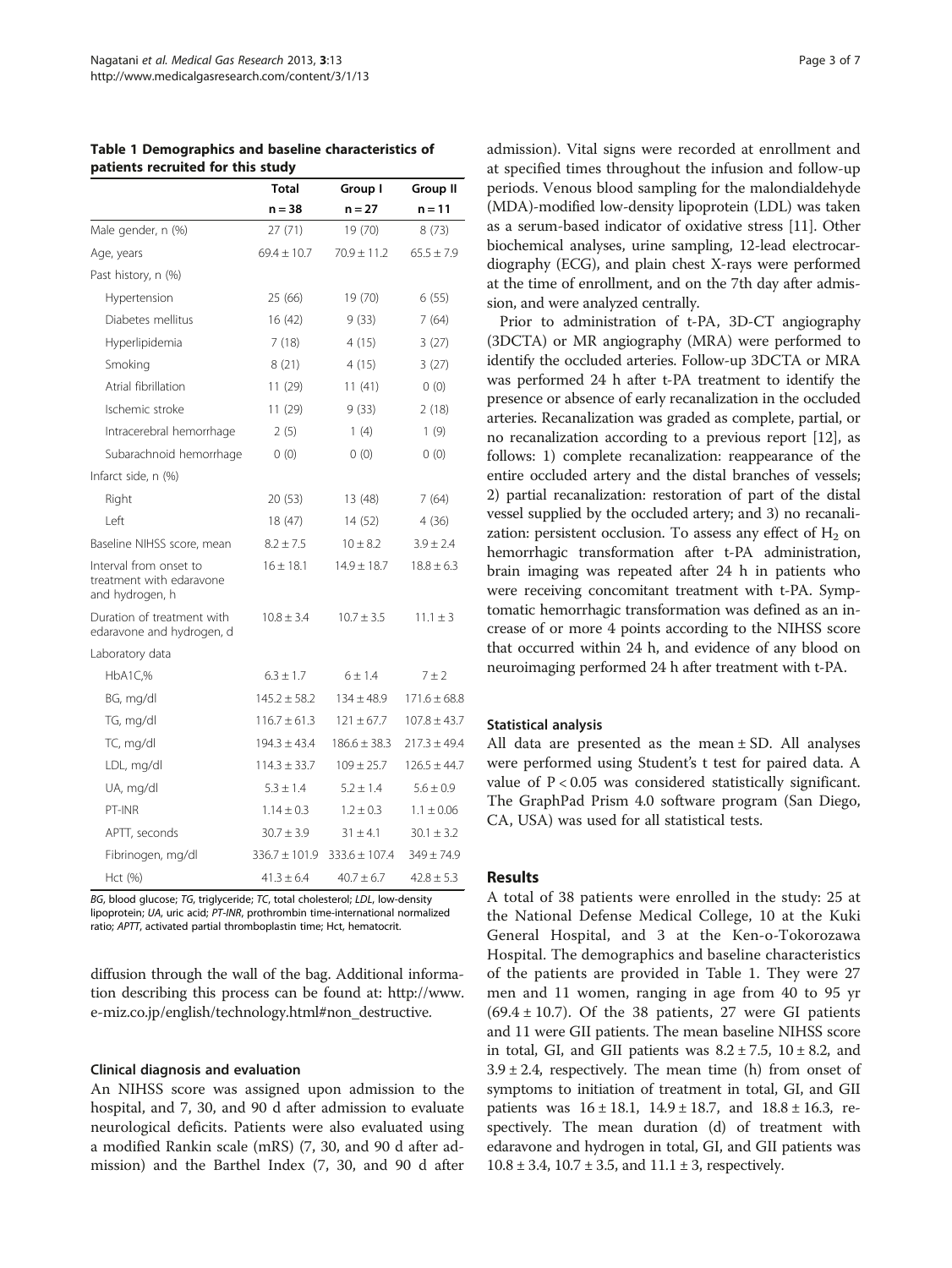Table 2 Complications experienced by patients recruited for this study

|                     | Total $(n = 38)$ | $G I (n = 27)$ | G II (n = 11) |
|---------------------|------------------|----------------|---------------|
| Complication, n (%) | 2(5.3)           | 2(7.4)         | 0(0)          |
| Diarrhea            | 1(2.6)           | 1(3.7)         | 0(0)          |
| Cardiac failure     | 1(2.6)           | 1(3.7)         | 0(0)          |

## Safety/adverse events

Complications were observed in 2 patients (5.3% of all patients) (Table 2). Such complications consisted of diarrhea in 1 patient (2.6%) and cardiac failure in 1 patient (2.6%). In the patient who had cardiac failure, the administration of  $H_2$ -enriched intravenous solution and edaravone was stopped on the 9th day after admission, in order to avoid volume overload. No deterioration in laboratory tests or ECG occurred in any patients in this study. Analysis of urine sampling and plain chest X-rays showed no indications of pulmonary or urinary tract infection induced by the administration of the  $H_2$ -enriched intravenous solution.

## Changes in the level of MDA-LDL, a serum marker for oxidative stress

Compared to pretreatment levels, the level of serum MDA-LDL on the 7th day after admission decreased, but did not differ significantly from that of pretreatment in all patients or in GI patients alone, respectively  $(85.4 \pm 33.5 \text{ vs.})$  $82.6 \pm 31.5$  $82.6 \pm 31.5$  $82.6 \pm 31.5$ ,  $86.8 \pm 34.7$  vs.  $86.3 \pm 33.1$ ) (Figure 1, Table 3). By contrast, in comparison with pretreatment levels, GII patients showed a significant decrease in MDA-LDL levels 7th day after admission  $(82.1 \pm 30.2 \text{ vs. } 73.2 \pm 24.6,$  $P = 0.0111$ ) (Figure 1, Table [3](#page-4-0)).

## Outcomes of patients

The outcomes of patients recruited in this study are shown in Table [4.](#page-4-0) In all patients, the mean NIHSS scores 7, 30, and 90 d after admission were  $5.6 \pm 7.1$ ,  $4.9 \pm 6.5$ , and  $4.5 \pm 6.3$ , respectively. The mean Barthel index 7, 30, and 90 d after admission, in all patients was  $63.8 \pm 39.8$ ,  $67.6 \pm 40.3$ , and  $69.3 \pm 39.8$ , respectively. In all patients  $(n = 38)$ , the rate of assignment of grades 4–6 on the mRS, assessed at 7, 30, and 90 d after admission was 39.5 (15/ 38), 39.5 (15/38), and 34.2% (13/38), respectively. One of the 38 patients (2.6%) died within 90 d after admission.

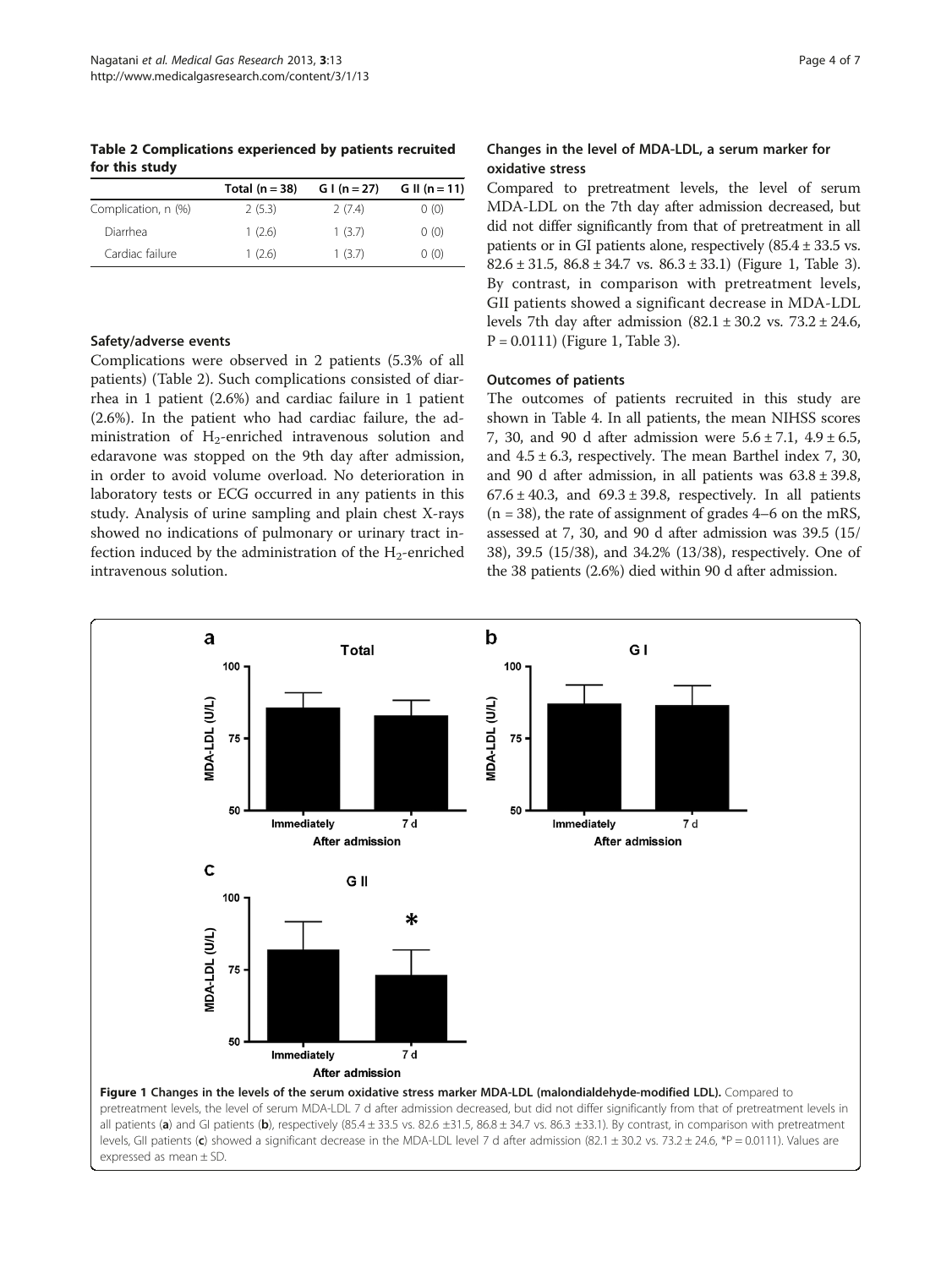<span id="page-4-0"></span>Table 3 Serum MDA-LDL levels in patients recruited for this study

|                         | Immediately<br>after admission | 7 d after admission | Р      |  |
|-------------------------|--------------------------------|---------------------|--------|--|
| Total ( $n = 38$ ), U/L | $85.4 + 33.5$                  | $82.6 + 31.5$       | 0.3424 |  |
| $G I (n = 27)$ , U/L    | $86.8 + 34.7$                  | $86.3 + 33.1$       | 0.9262 |  |
| G II (n = 11), $U/L$    | $82.1 + 30.2$                  | $73.2 + 24.6$       | 0.0111 |  |

MDA-LDL, malondialdehyde modified-low density lipoprotein.

In total, 11 patients were administered intravenous t-PA (Table 4). Early recanalization was identified in 4 patients (36.4%) (complete in 1 patient (9.1%), and partial in 3 patients (27.3%)). Hemorrhagic transformation was observed in 2 patients (18.2%). In this study, none of the patients treated with t-PA developed symptomatic intracranial hemorrhage.

## **Discussion**

The present study shows that 2 patients (5.3%) had experienced complications resulting from the treatment with  $H_2$ -enriched fluid, consisting of diarrhea in 1 patient, and cardiac failure in 1 patient, through 90 d after admission. No deterioration in laboratory tests, urinary tests, ECG, or chest X-rays occurred in any patients in this study. To the best of our knowledge, this is the largest case series of patients with ischemic cerebral infarcts treated with an  $H_2$ -enriched intravenous solution. To date, this report also represents the largest case series with the longest duration of follow-up.

As for the adverse effects of hydrogen therapy in humans, Nakao et al. reported that 6 adverse events, experienced by 4 people (20%) receiving  $H_2$ -supplemented drinking water, were assessed by the investigator as having a possible relationship to hydrogen exposure [[13](#page-6-0)]. In

Table 4 Outcomes of patients recruited for this study

their report, these adverse events included loose stools (in 3 of 20 patients), increased frequency of bowel movement (1 patient), heartburn (1 patient) and headache (1 patient). We also observed diarrhea in 1 patient (2.6%) in this study. Moreover, Ono et al. recently reported that administration of intravenous  $H_2$ -enriched saline to 8 patients with acute brainstem infarction caused no adverse effects [[7\]](#page-6-0). According to their report, H2-enriched intravenous saline (250 ml) was added for 8 patients twice a day for 7 d, therefore, their dose of H2-administration was similar to that of our study. On the basis of these reports, we considered that treatment using an  $H<sub>2</sub>$ -enriched intravenous solution is reasonably safe for patients with acute cerebral infarction. In this study, 1 patient (2.6%) who had a history of atrial fibrillation experienced cardiac failure following treatment with H2-enriched fluid. However, this adverse effect was hypothesized to be due to volume overload. Further studies that compare patients with and without  $H_2$  treatment are needed to confirm the safety of intravenous  $H_2$ -administration in patients with acute cerebral infarction.

Our study showed that the level of serum MDA-LDL 7 d after admission did not differ significantly from that of pretreatment levels in GI patients. However, in this study, GII patients showed a significant decrease in the MDA-LDL level 7 d after admission, in comparison with pretreatment levels. Uno et al. reported that patients with atherothrombotic and cortical infarcts manifested significantly higher plasma-oxidized low-density lipoprotein (OxLDL) levels as an oxidative stress marker, compared to patients with lacunar infarcts [\[14\]](#page-6-0). Plasma OxLDL levels were correlated with the infarct volume in patients with acute cerebral infarction [\[15\]](#page-6-0). On the basis of these reports, we concluded that the amount of

|                                     | Total $(n = 38)$ |                     | $G I (n = 27)$                     |                        | G II ( $n = 11$ )       |                         |                        |                         |                         |
|-------------------------------------|------------------|---------------------|------------------------------------|------------------------|-------------------------|-------------------------|------------------------|-------------------------|-------------------------|
|                                     | 7 d after        | admission admission | 30 d after 90 d after<br>admission | 7 d after<br>admission | 30 d after<br>admission | 90 d after<br>admission | 7 d after<br>admission | 30 d after<br>admission | 90 d<br>after admission |
| NIHSS score, mean                   | $5.6 \pm 7.1$    | $4.9 \pm 6.5$       | $4.5 \pm 6.3$                      | $7.2 \pm 7.8$          | $6.4 \pm 7.2$           | $6.0 \pm 6.9$           | $1.8 \pm 1.1$          | $1.4 \pm 1.6$           | $1.1 \pm 1.4$           |
| mRS, n (%)                          |                  |                     |                                    |                        |                         |                         |                        |                         |                         |
| $4-6$                               | 15 (39.5)        | 15(39.5)            | 13 (34.2)                          | 14(51.8)               | 13 (48.1)               | 12 (44.4)               | 1(9.1)                 | 2(18.2)                 | 1(9.1)                  |
| Death                               | 1(2.6)           | 1(2.6)              | 1(2.6)                             | 1(3.7)                 | 1(3.7)                  | 1(3.7)                  | 0(0)                   | 0(0)                    | 0(0)                    |
| Barthel index, mean                 | $63.8 \pm 39.8$  | $67.6 \pm 40.3$     | $69.3 \pm 39.8$                    | $55 \pm 42.9$          | $58.3 \pm 43.2$         | $59.6 \pm 42.8$         | $84.5 \pm 19.0$        | $89.5 \pm 19.4$         | $92.3 \pm 15.9$         |
| Patients with t-PA infusion         |                  |                     |                                    |                        |                         |                         |                        |                         |                         |
|                                     |                  | $n = 11$            |                                    |                        | $n = 10$                |                         |                        | $n = 1$                 |                         |
| Early recanalization, n (%)         |                  | 4(36.4)             |                                    |                        | 4(40)                   |                         |                        | 0(0)                    |                         |
| Complete                            |                  | 1(9.1)              |                                    |                        | 1(10)                   |                         |                        | 0(0)                    |                         |
| Partial                             |                  | 3(27.3)             |                                    |                        | 3(30)                   |                         |                        | 0(0)                    |                         |
| Hemorrhagic transformation,<br>n(%) |                  | 2(18.2)             |                                    |                        | 2(20)                   |                         |                        | 0(0)                    |                         |
| Symptomatic, n (%)                  |                  | 0(0)                |                                    |                        | 0(0)                    |                         |                        | 0(0)                    |                         |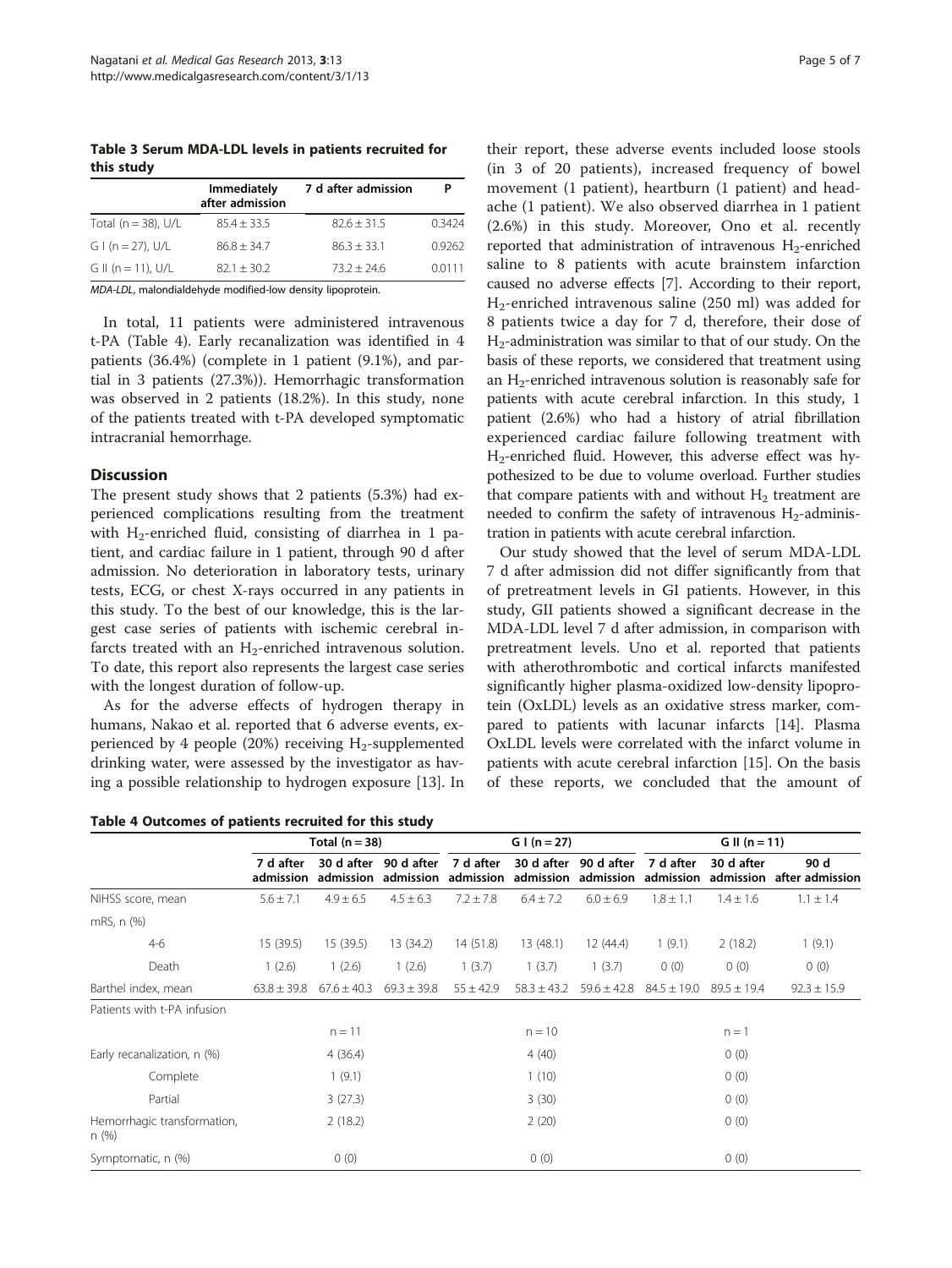<span id="page-5-0"></span>oxidative stress produced in GI patients was too much to be scavenged by the treatment with edaravone and H2-enriched intravenous solution in this study, although its antioxidative effect was sufficient to significantly reduce oxidative stress in GII patients. We believe that further studies that compare patients with and without  $H_2$  treatment are needed to elucidate the extent to which  $H_2$  reduces oxidative stress, and to optimize the dose for  $H_2$ treatment in patients with acute cerebral infarction. As for the functional outcome of patients in this study, it appeared that the increased efficacy of treatment with H2-enriched intravenous solution together with edaravone was not obvious, compared to the previous reports of patients with acute cerebral infarction treated by intravenous edaravone alone [\[16\]](#page-6-0). Others have reported that combined edaravone and  $H_2$ -administration reduces oxidative damage, thereby limiting the degree of ischemic brain damage, and improving neurological outcomes [\[3,6,8,16](#page-6-0)]. Therefore, we concluded that the antioxidative effect obtained from the treatment protocol in this study might be not sufficient to improve neurological outcomes in our patients. Further investigations are required in order to draw conclusions regarding the clinical efficacy of  $H_2$ -administration in patients with acute cerebral infarction.

Cerebral I/R induced by t-PA treatment results in disruption of the blood–brain barrier (BBB), and causes hemorrhagic transformation because ROS produced during I/R results in damage to vascular endothelial cells and the basement membrane [[17,18\]](#page-6-0). Thus, the inhibition of ROS is an effective therapeutic intervention for improving the integrity of the BBB during I/R injury [[6,19\]](#page-6-0). Our results showed that in patients treated with t-PA infusion, the early recanalization was identified in 4 patients (36.4%). Our data also showed that hemorrhagic transformation was observed in 2 patients (18.2%) and that not a single patient who was treated with t-PA developed symptomatic intracranial hemorrhage. Kimura et al. previously reported that early recanalization within 1 h after t-PA infusion (0.6 mg/kg, the same dose used in our study) was observed in 15 out of 40 acute stroke patients (37.5%) treated with edaravone, and that hemorrhagic transformation 24 h after t-PA infusion occurred in 25 of 40 patients (62.5%) [\[12](#page-6-0)]. Symptomatic intracranial hemorrhage was observed in 2 of 40 patients (5%) in their study. While we cannot make a simple comparison of our results with results obtained in their study, we believe that  $H_2$ -administration with edaravone was not harmful to patients treated with t-PA, and that H2-administration with edaravone might ameliorate hemorrhagic transformation via reduction of oxidative stress. To our knowledge, the present study is the first to report  $H_2$ -administration with t-PA in patients diagnosed with acute ischemic stroke. However, further studies comparing patients with and without  $H<sub>2</sub>$  treatment in large populations are needed to confirm the safety of intravenous  $H_2$ -administration in patients treated with t-PA. Moreover, additional studies are required to draw conclusions regarding the clinical effectiveness of H<sub>2</sub>-administration in patients treated with t-PA.

We are aware that the number of cases enrolled was too small to draw definite conclusions about the efficacy of intravenous  $H_2$ -administration, and that lack of a comparison group precluded a precise determination of the efficacy of intravenous  $H_2$ -administration. We are also aware that in this study we did not include a group comprised of patients treated only with intravenous H<sub>2</sub>-administration. Our study showed that the serum MDA-LDL levels on the 7th day after admission did not differ significantly from that of pretreatment in GI patients, although GII patients experienced a significant decrease in MDA-LDL levels. As for the functional outcome, the efficacy of the treatment with edaravone and  $H_2$ -enriched intravenous solution was not obvious in this study. These findings may suggest the need for a more aggressive treatment protocol, such as more frequent daily administration of  $H<sub>2</sub>$ .

## Conclusions

The present study demonstrated the safety of a treatment paradigm using an  $H_2$ -enriched intravenous solution for patients with acute cerebral infarction, including patients treated with t-PA. A prospective randomized study is warranted prior to making conclusions about the efficacy of this treatment. We are currently organizing a new study to address these limitations.

#### Competing interests

The authors declare that they have no competing interests.

#### Authors' contributions

The authors equally contributed to the production of this article and have read and approved the final manuscript.

#### Acknowledgements

We would like to thank the Miz Company for technical assistance in setting up the non-destructive hydrogen adding apparatus. We would also like to express our thanks to Terushige Toyooka, M.D., Hiroshi Kageyama, M.D., Hiroaki Kobayashi, M.D., Kousuke Kumagai, M.D., Fumihiro Sakakibara, M.D., and Soichiro Seno, M.D. for their generous help and valuable discussions.

#### Author details

<sup>1</sup>Department of Neurosurgery, National Defense Medical College 3-2 Namiki, Tokorozawa 359-8513, Saitama, Japan. <sup>2</sup>Department of Neurosurgery Ken-o-Tokorozawa Hospital, Higashisayamagaoka, 4-2692-1, Tokorozawa, Saitama, Japan. <sup>3</sup>Department of Neurosurgery, Kuki General Hospital, 418-1 Kamihayami, Kuki, Saitama, Japan.

#### Received: 6 April 2013 Accepted: 22 June 2013 Published: 25 June 2013

#### References

- 1. Chan PH: Reactive oxygen radicals in signaling and damage in the ischemic brain. J Cereb Blood Flow Metab 2001, 21:2–14.
- 2. Huang CS, Kawamura T, Toyoda Y, Nakao A: Recent advances in hydrogen research as a therapeutic medical gas. Free Radic Res 2010, 44:971–982.